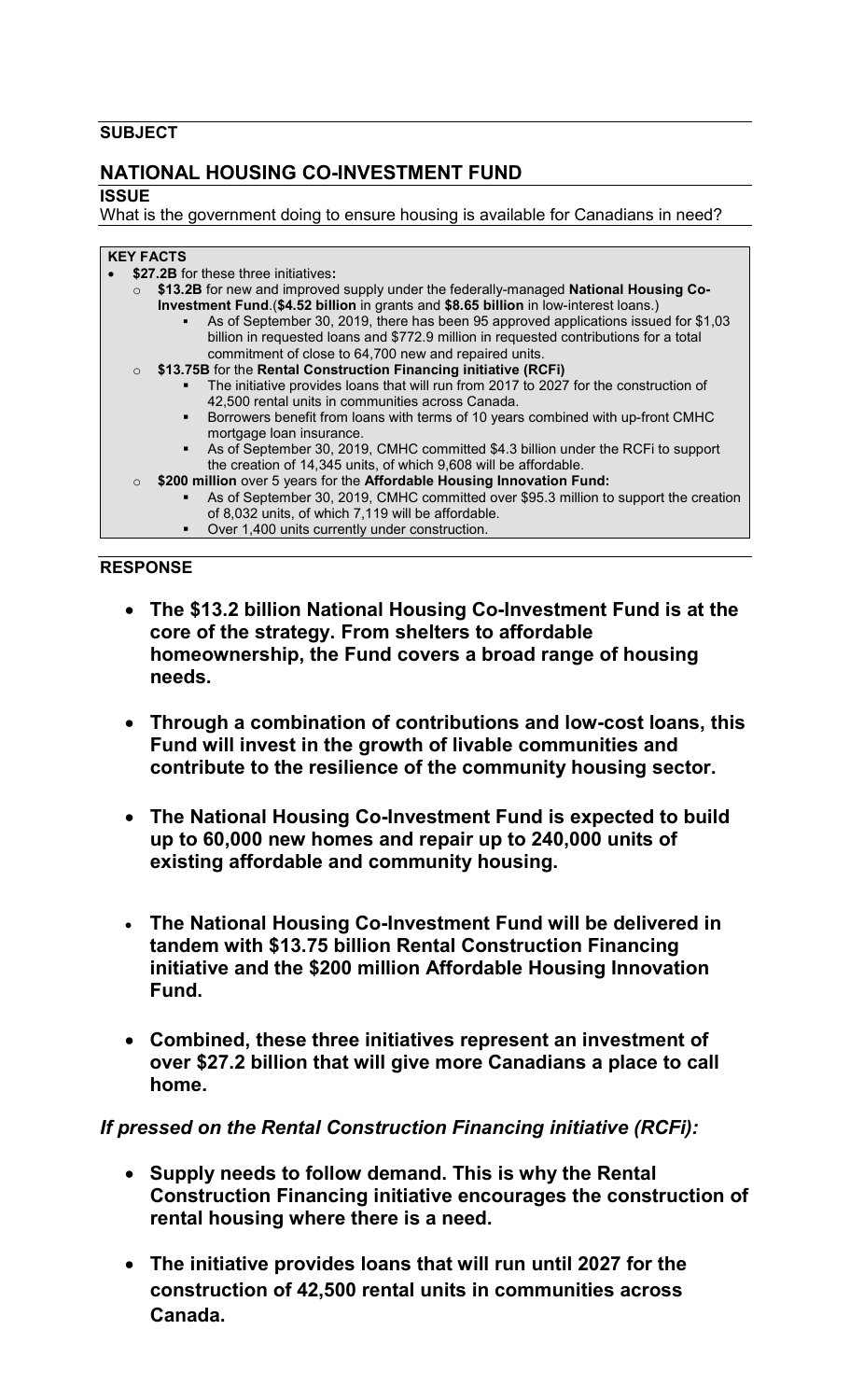# *If pressed on the Affordable Housing Innovation Fund:*

- **Affordable housing is at the center of the strategy and as we build, renew, and repair safe and affordable housing units for Canadians. We are also looking for unique ideas and approaches to support the evolution of the affordable housing sector.**
- **The Affordable Housing Innovation Fund will help create up to 4,000 new affordable units over five years while reducing reliance on long-term government subsidies.**

# *If pressed on the Federal/Provincial/Municipal Multilateral Partnership:*

- **To date, we have signed agreements with twelve provinces and territories representing \$8.2 billion in housing investments.**
- **Federal, provincial and territorial governments are primary partners in housing and have a shared responsibility and complementary roles for housing.**
- **This is why we will work together under the Partnership to help make affordable housing more available, accessible and appropriate to help Canadians meet their needs.**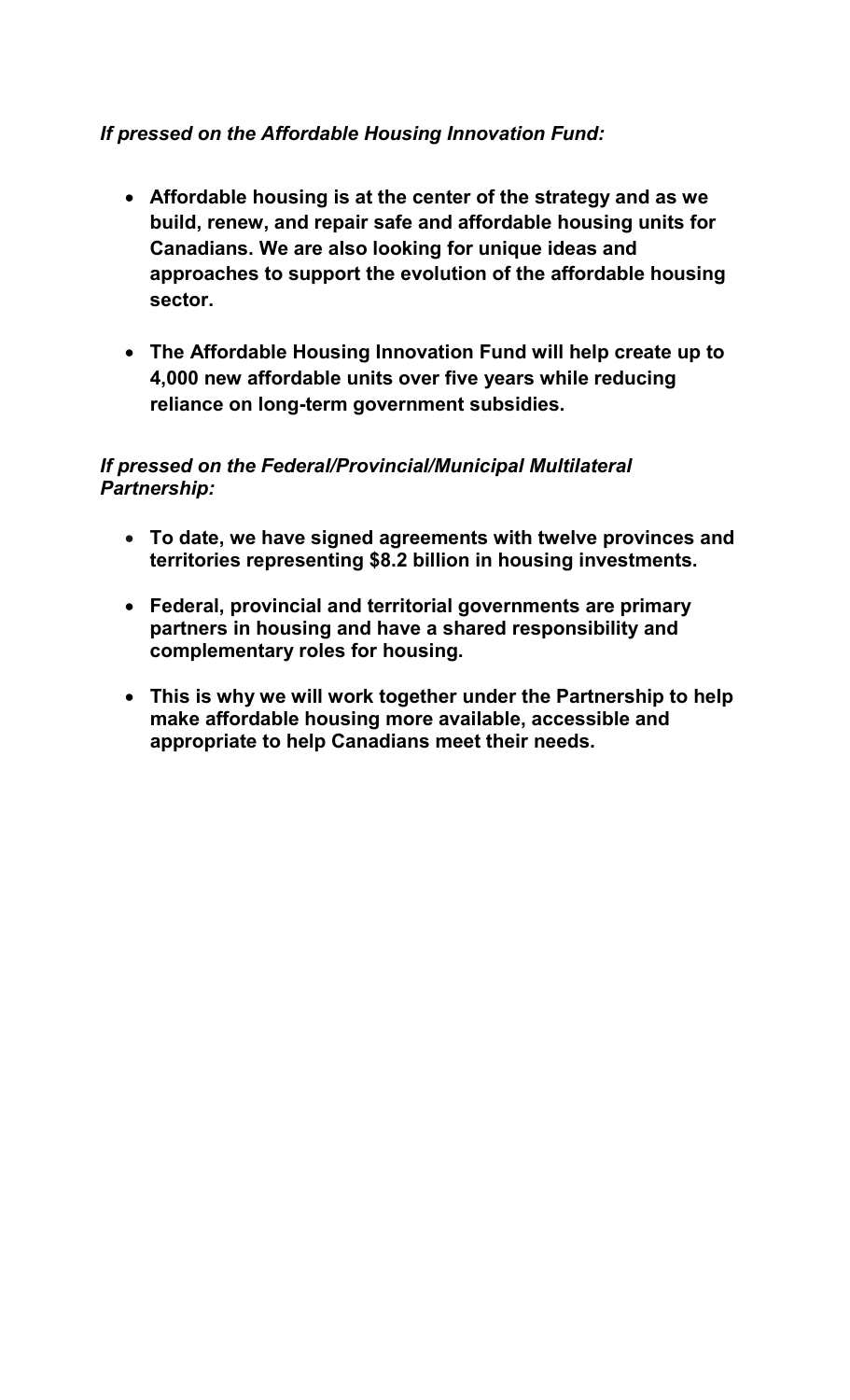### **BACKGROUND**

#### **National Housing Co-Investment Fund**

To ensure existing rental housing is not lost to disrepair and to develop new, high-performing affordable housing that is located close to necessary supports and amenities, from public transit and jobs to daycare, schools, and healthcare, the federal government is creating a \$13.2 billion federally-managed National Housing Co-Investment Fund. The National Housing Co-Investment Fund consists of \$4.52 billion in grants and \$8.65 billion in low-interest loans.

The National Housing Co-Investment Fund will attract partnerships with, and investments from the provinces and territories, municipalities, non-profits and co-operatives, and the private sector, to focus on new construction and the preservation and renewal of the existing affordable housing supply. The National Housing Co-Investment Fund will support more shelter spaces for survivors of family violence, transitional and supportive housing, new and renewed affordable and community housing, and ways of making homeownership more affordable. It will also support Canada's climate change goals, as well as improve accessibility of housing for people with disabilities, by promoting universal design and visitability. The National Housing Co-Investment Fund will also align with public investment in job creation, skills training, transit, early learning, health care, and cultural and recreational infrastructure. As the National Housing Co-Investment Fund is established the federal government will work closely with provinces and territories to ensure housing investments are well coordinated and aligned.

To maximize the impact of the Fund, the Government will also combine contributions and loans with the transfer of federal lands to affordable and community housing providers. Over the next 10 years, up to \$200 million in federal lands will be transferred to housing providers to encourage the development of sustainable, accessible, mixed-income, mixed-use developments and communities.

### **Rental Construction Financing Initiative**

The Rental Construction Financing provides low-cost loans to encourage the construction of rental housing across Canada. It supports sustainable apartment projects in areas where there is a need for additional rental supply. The initiative has a total of \$13.75 billion in available loans for the construction of 42,500 units, and is open from 2017 to the end of 2027.

The initiative focuses on standard apartment projects in Canada with general occupants**.** 

The loan offers:

- a 10-year term (closed to pre-payment) and a fixed interest rate locked in at first advance for certainty during the most risky periods of development
- up to a 50-year amortization period
- CMHC mortgage loan insurance that is effective from first draw and for the duration of the amortization period to simplify loan renewal. The borrower does not pay the premium, only the PST if applicable
- up to 100% loan to cost for residential space and up to 75% loan to cost for nonresidential space (depending on the strength of the application)
- interest only payments financed by the loan during construction through to occupancy permit
- principal and interest payments are due after 12 months of stabilized effective gross income